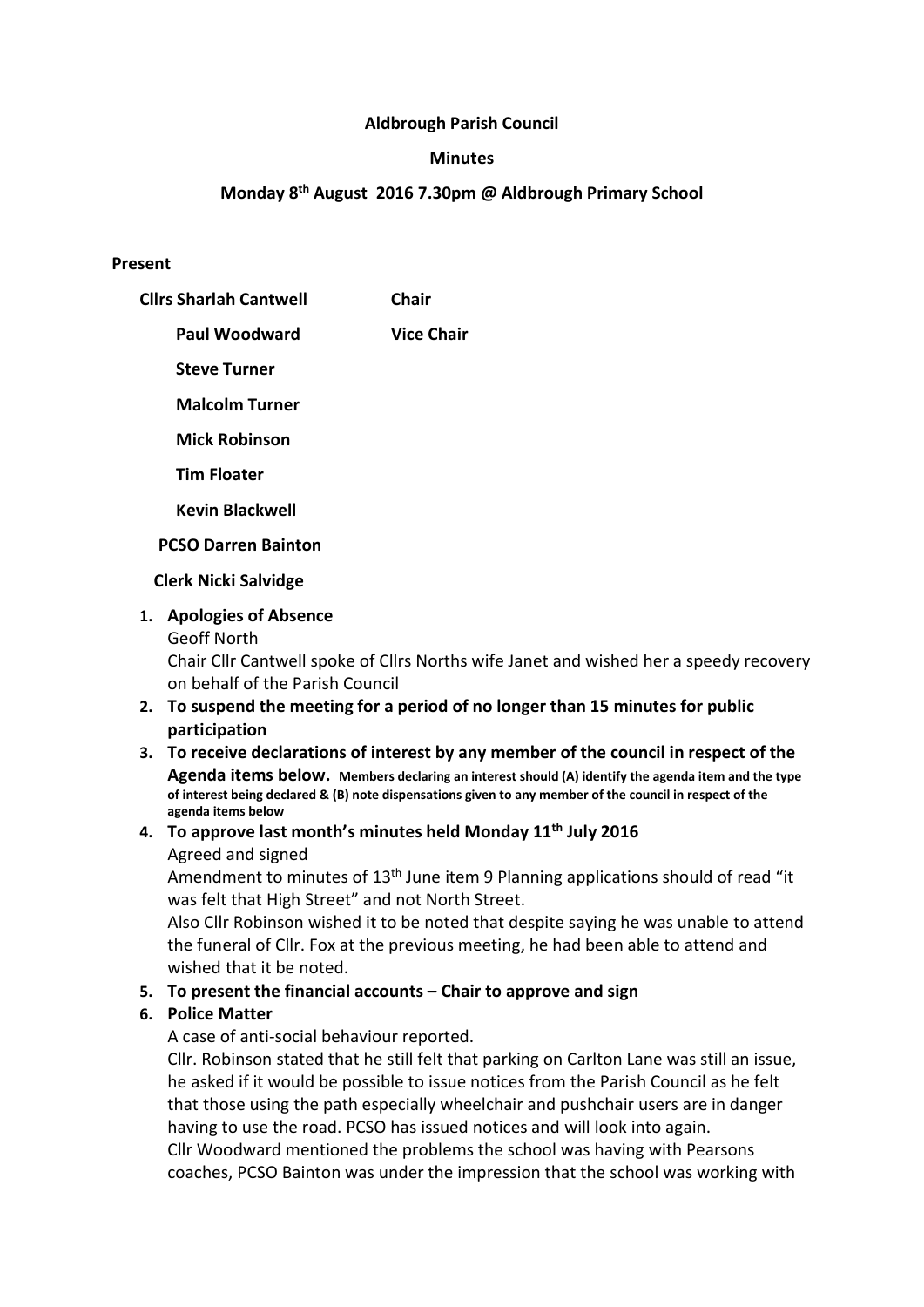Val Pearson to resolve this. It was suggested that the school could request that the yellow zig zags in front of the school become enforceable through the school travel plan.

Cllr. Blackwell spoke of a parked Fiat causing obstruction on North Street, PCSO Bainton said that it was difficult to enforce and that ERYC should help Aldbrough with the parking issues. Nottingham Road also an area that suffers from parked cars obstructing other road users.

## 7. Matters arising – Chair to receive updates on 'Resolves'

Footbridge Mended by Paul Eldred, Cllr Cantwell reported that he had made a good job of the repairs

Hornsea Road no update from ERYC Cllr Robinson to discuss under item 13 Church Wall – Cllr Turner has spoken to Kemps regarding a start date for the wall following funding received from Withernwick Wind Farm, exact date not yet given as yet.

Allotments update – Cllr S Turner has spoken to all concerned regarding the allotments Sean and Mrs Valentine to be sent agreements for taking on Full allotments. Mrs Mower has agreed to reduce her allotment to a half plot, the other half to be offered to Paul Kirk who is next on the list. Cllr Robinson suggested that Mr Bingley may be willing to reduce the size of his allotment Cllr. Turner to speak with him

Cllr Fox – collection of donations to Macmillan on behalf of John Fox collected and will be sent to the family. John's daughter in law had taken round all Parish Council paper work to Cllr. Cantwell, who will go through it with the clerk. The family had asked for thanks to be given for the announcements in the paper, following their sudden loss

Culvert on the crescent – Cllr Robinson explained his very great concerns that the culvert used for removing surface and flood water was a hazard to 230,232 Seaside Road, clerk to check if permission has been granted

Public footpath, PO Snicket – Cllr S Turner had spoken to residents at either side, the path is useable now and Cllr S Turner to ask Alan to spray off the weeds.

Citizen link – demolished some of the top soil required to make the job good, clerk to contact the council and request this

Official opening of gym equipment – Cllr Robinson stated that this was unlikely to happen although a fun day was planned for later in August. Cllr. Robinson said that he was disappointed that ground around the adult gym was very uneven, despite requests made to rectify this.

Headlands Drive verge restoration following work carried out, nothing has been heard back from the contractors despite letter from the clerk and feedback given by Cllr Floater

### 8. Election of Parish Councillor

Notice to co-opt received from ERYC

### 9. CLG Gas site meeting/information

Phase 2 looking unlikely although preparations made i.e. bunding will remain in place. Meetings reduced to twice yearly.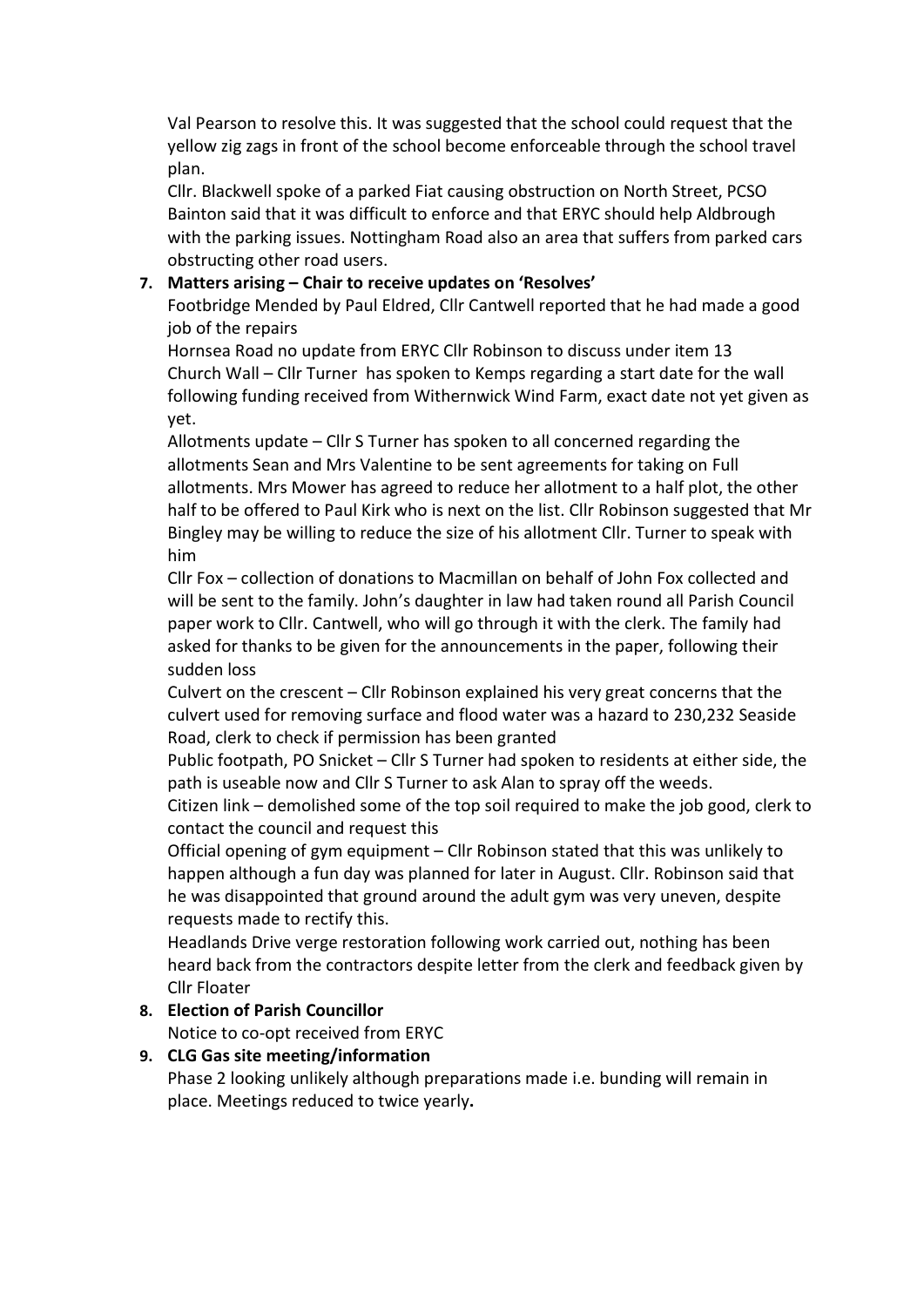#### 10. Planning Applications

TPO ALDBOROUGH VILLAGE 1975 (REF:380) G3: T1 & T2 Horse chestnut x2; Crown lift over highway to a height of 6m above ground, T1 to have end loading removed from lower limb (to southern side) with lateral cracking due to phytophrah. Also stubs removed from northern side. 26 Carlton Lane Aldbrough East Riding Of Yorkshire HU11 4RA Ref. No: 16/02464/TPO | Received: Mon 18 Jul 2016 | Validated: Mon 18 Jul 2016 | Status: Pending Consideration – No objections noted

Erection of two story extension to rear following demolition of existing single story extension, porch to rear and removal of existing render 18 High Street Aldbrough East Riding of Yorkshire HU11 4RP Ref. No: 16/02178/PLF | Received: Wed 29 Jun 2016 | Validated: Fri 01 Jul 2016 | Status: Pending Consideration – No objections noted

Conversion of existing single story barn/stable to form a holiday let cottage Hill Top Farm Aldbrough Road East Newton East Riding of Yorkshire HU11 4SD Ref. No: 16/01962/PLF | Received: Fri 10 Jun 2016 | Validated: Wed 20 Jul 2016 | Status: Pending Consideration – concerns raised as to the close proximity to the sea and it being on a pig unit.

Erection of single story extension to rear of existing garage The Cottage 3A Seaside Road Aldbrough East Riding of Yorkshire HU11 Ref. No: 16/01909/PLF | Received: Fri 03 Jun 2016 | Validated: Fri 22 Jul 2016 | Status: Pending Consideration – No Objections noted

Discussion held over how best to comment on the plans. The clerk has been sending to councilors but only a couple have been able to view. Clerk to download to PDF for those wishing to receive applications by post and print off for the others, requests made to extend all applications time scales to allow all to view.

#### 11. COG – comments to given for clerk to respond

Page 2 Cllr Woodwards personal opinion that he wouldn't like to see a lit Christmas tree on the memorial, also that a donation had been offered towards the expense of putting electric to the memorial.

The Parish Council happy with their own notice board and the grit bin, consideration be given to erecting a new notice board for use of the village at site of old citizen link.

Concern over shelters on Seaside Road being subject to damage and who is to maintain.

It is felt that the most important issue is to gain the beach access.

Again the upkeep of Boris Bikes is of concern.

Developing a Virtual Tour – Cllr. Woodward explained that you can get an ap for this on your phones.

Circular Walk – already exits but could do with improved signage.

Surface informal car park to west of Church – agree.

Refurbish Citizen link- no longer there.